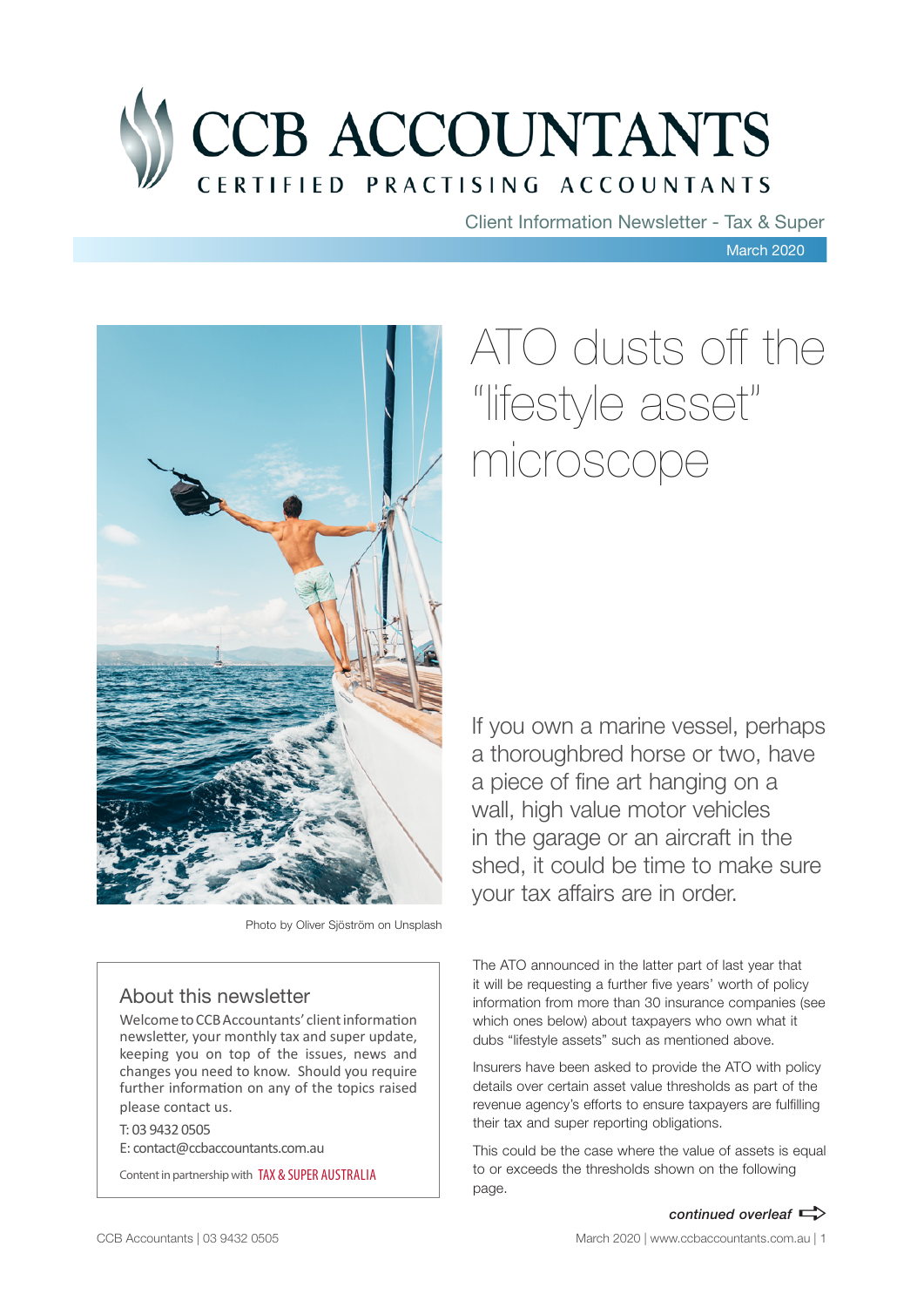### ATO dusts off the "lifestyle asset" microscope *cont*

The ATO expects to receive information about assets owned by around 350,000 taxpayers covering information from 2015-16 to 2019-20 as part of its "Lifestyle assets data-matching program". It says information provided by insurers will be used as part of compliance profiling activities.

As the ATO stated when announcing the program: "If a taxpayer is reporting a taxable income of \$70,000 to us but we know they own a three million dollar yacht, then this is likely to raise some red flags."

It emphasised that the data will not be used to initiate automated compliance activity, and will follow strict protocols that are in place. "Taxpayers selected for compliance activities are identified through other methodologies. The data is made available to our compliance teams to support their risk profiling of the selected taxpayers," the ATO said. "Existence of an insurance policy may or may not prompt the compliance officer to pursue a particular line of inquiry".

Aside from helping identify taxpayers who may be under-stating their income, the data from insurers may be used by the ATO to identify taxpayers who have made capital gains on the disposal of certain assets but who have not declared this to the ATO.

The data will also be used by the ATO as part of its risk profiling activity to identify incorrect goods and services tax (GST) input tax credits where taxpayers are purchasing the assets for purely personal reasons and claiming GST credits as if the item were a business asset.

SMSFs that the ATO suspects may be acquiring lifestyle assets purely for personal enjoyment of the fund's trustee or beneficiaries are also likely to be looked at by the ATO.

Data will be obtained from the following insurers: AAMI, AIG, Allianz, Apia, Bingle, CGU Insurance, Chubb Insurance, Club Marine, Coles Insurance, CommInsure, GIO, Insuremyride, Just Car Insurance, Lumley, Nautilus Marine, NRMA, QBE, RAA Insurance, RACQ, RACV, RAC Insurance, Resilium, SGIC, SGIO, Shannons, Suncorp, Swann Insurance, Vero, WFI, Youi, Zurich Australian Insurance.



Marine vessels: \$100,000



Fine art (per item): \$100,000



Thoroughbred horses: \$65,000



### Asset value threshold triggers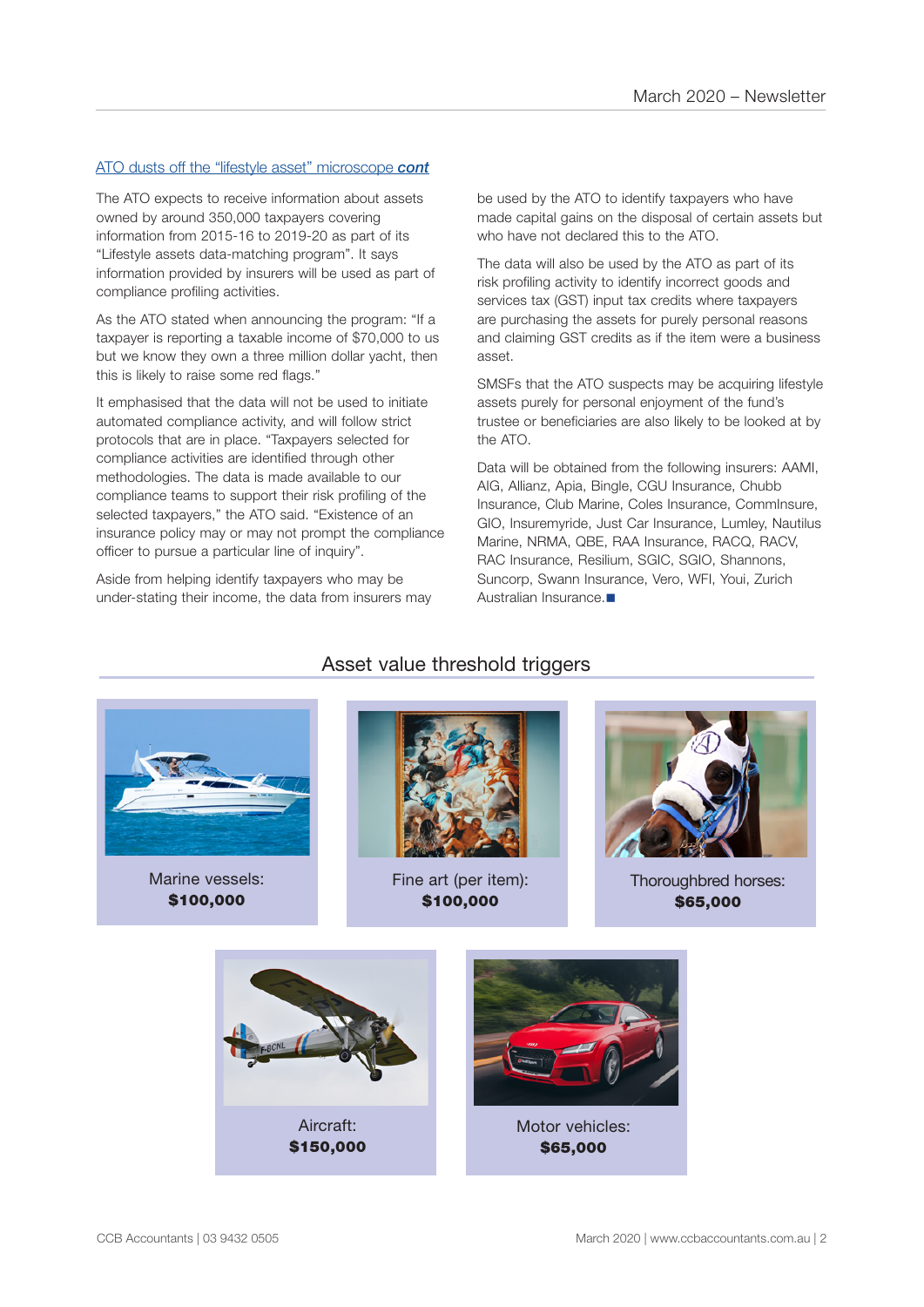# Limited options to access your super early

There are very limited circumstances when you can access your superannuation savings earlier than when you meet what the ATO calls a "condition of release" — which for most people generally means achieving a certain age and retiring.

The other limited circumstances mainly relate to specific medical conditions, severe financial hardship or on compassionate grounds. Also you need to be aware that the ATO is very concerned about "promoters" operating that claim to offer early access to your super in order to, say, pay off a credit card debt, buy a house or car, or go on the holiday-of-a-lifetime. Such schemes are illegal and can attract heavy penalties if you participate.

If however you find yourself in circumstances that reflect what is spelt out below, it could be possible to get access to your super savings. Note that very strict rules apply, and the outcome is generally never assured.

### ACCESS DUE TO SEVERE FINANCIAL HARDSHIP

You may be able to withdraw some of your super if you have received eligible government income support payments continuously for 26 weeks and are unable to meet reasonable and immediate family living expenses.

The minimum amount that can be paid is \$1,000 (unless your super balance is less than \$1,000) and the maximum amount is \$10,000. You can only make one withdrawal from your super fund because of severe financial hardship in any 12-month period.

A super withdrawal due to severe financial hardship is paid and taxed as a super lump sum. There are no cashing restrictions under severe financial hardship if you have reached your preservation age plus 39 weeks and you were not gainfully employed on a full-time or part-time basis at the time of application.

### ACCESS ON COMPASSIONATE GROUNDS

You may be allowed to withdraw some of your super on compassionate grounds for unpaid expenses. Examples of these types of expenses include:

- **•** paying for medical treatment for you or a dependant
- making a payment on a loan to prevent you from losing your house
- modifying your home or vehicle for the special needs of you or a dependant because of a severe disability
- paying for expenses associated with a death, funeral or burial of a dependant.

The amount of super you can withdraw is limited to what you reasonably need. If you have already paid the expense using a loan, a credit card or money borrowed from family or friends, you do not meet the eligibility requirements. Generally you will need to show that you can't afford to pay the expenses without accessing your super (eg you can't get a loan or use savings).

The amount is paid and taxed as a normal super lump sum. The tax rates depend upon various factors including age and the components of the super lump sum. Your super provider will automatically deduct the tax from your super account.

### ACCESS DUE TO TEMPORARY INCAPACITY

You may be able to access your super if you are temporarily unable to work or need to work less hours

*continued overleaf*  $\Rightarrow$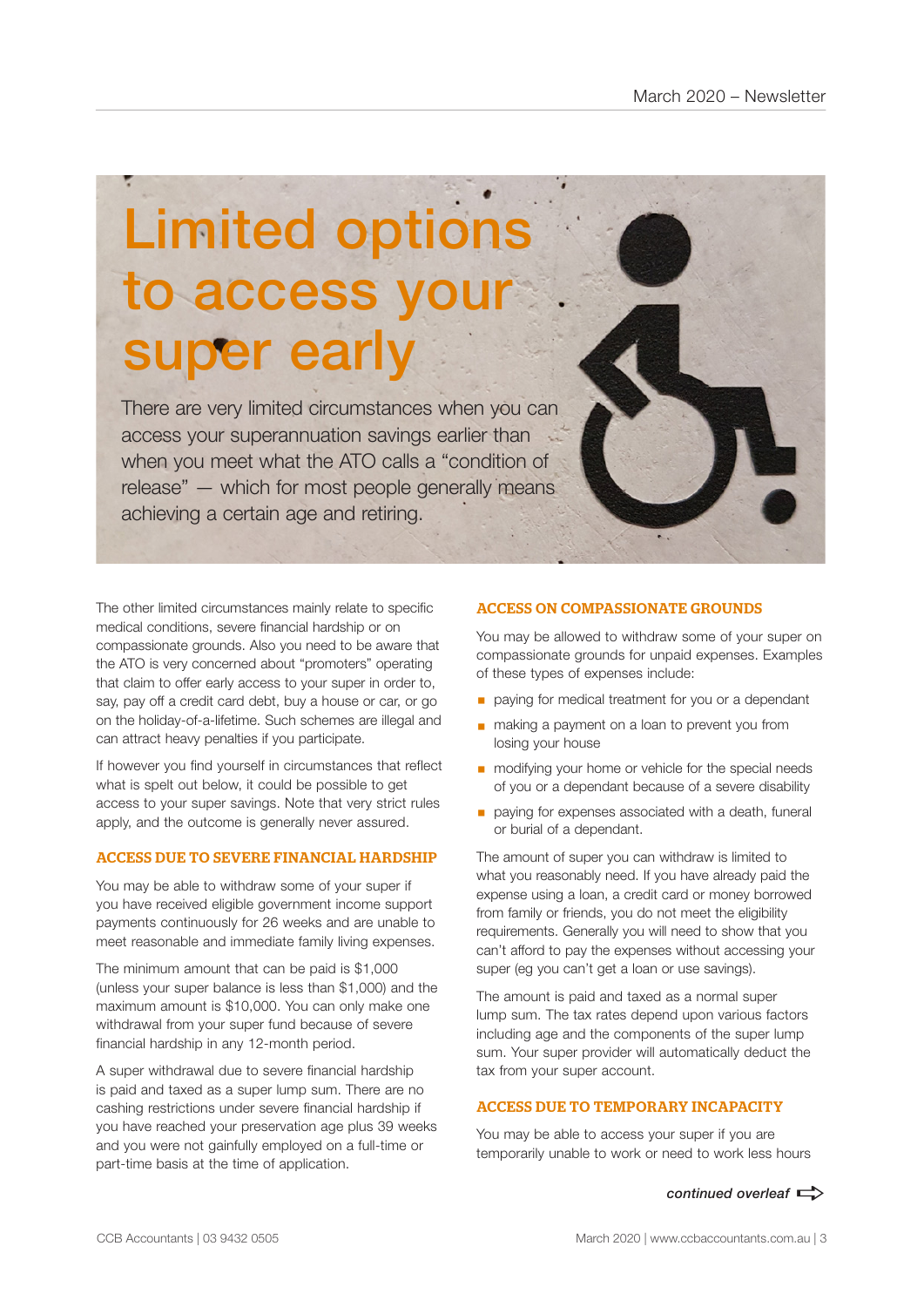### Limited options to access your super early *cont*

because of a physical or mental medical condition. This option is generally used to release insurance benefits from a super fund.

Any such payout from a super fund is made in regular payments (income stream) over the time you are unable to work. A super withdrawal due to temporary incapacity is taxed as a normal super income stream.

### ACCESS DUE TO PERMANENT INCAPACITY

You may be able to access your super if you are permanently incapacitated. This type of super withdrawal is sometimes called a "disability super benefit". Your fund must be satisfied that you have a permanent physical or mental medical condition that is likely to stop you from ever working again in a job you were qualified to do by education, training or experience.

At least two medical practitioners must certify this for you to receive concessional tax treatment.

You can receive the super as either a lump sum or as regular payments (income stream). A super withdrawal due to permanent incapacity is subject to different tax components.

#### ACCESS DUE TO TERMINAL MEDICAL **CONDITION**

You may be able to access your super if you have a terminal medical condition. This will generally be accepted as existing if:

- two registered medical practitioners have certified, jointly or separately, that you suffer from an illness, or have an injury, that is likely to result in death within a period (certification period) that ends no more than 24 months after the date of the certification
- at least one of the registered medical practitioners is a specialist practising in an area related to your illness or injury
- the certification period for each of the certificates has not ended.

Super funds are required to make these payments as a lump sum, which is tax-free if you withdraw it within 24 months of certification.

If your fund does not allow access due to a terminal medical condition, you may be able to move your super to a different fund.

If you are suffering from a terminal medical condition and you have a super credit balance held by the ATO, you can either ask your fund to claim this on your behalf, or you can claim it directly from the ATO yourself.

### SUPER LESS THAN \$200

You may be able to access your super if your employment is terminated and the balance of your super account is less than \$200, or if you have formerly lost super held by a super fund or by the ATO that is less than \$200. No tax is payable when accessing super accounts with a balance less than \$200 $\blacksquare$ 

### SMSF statistics: some highlights







The top asset types held by SMSFs (by value) are • listed shares (31% of total estimated SMSF assets)

 $\cdot$  cash and term deposits (21%)

From: ATO's SMSF Statistical Report, Sept 2019

This information has been prepared without taking into account your objectives, financial situation or needs. Because of this, you should, before acting on this information, consider its appropriateness, having regard to your objectives, financial situation or needs.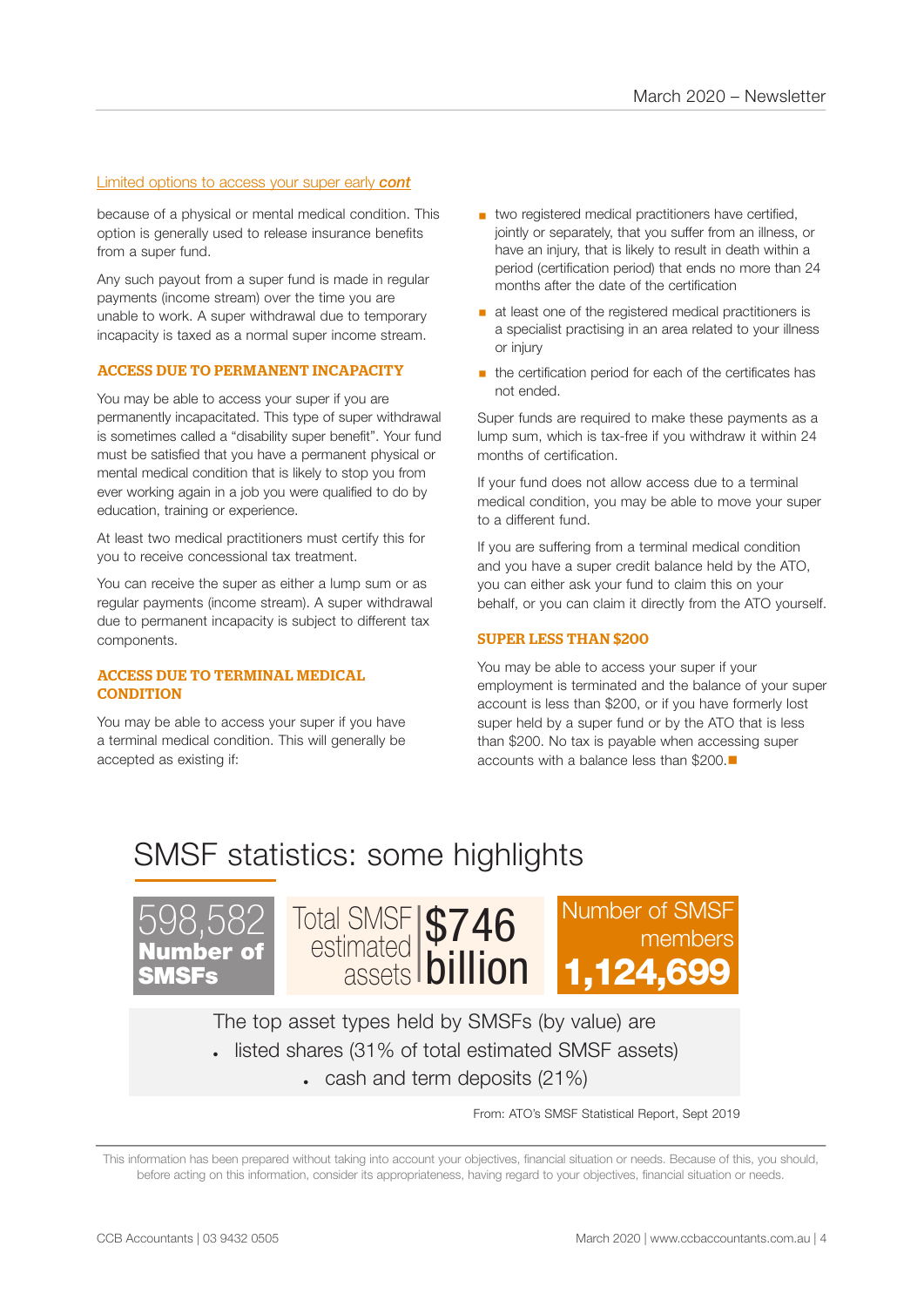### **Damage or destruction of a rental property**

What happens if your property is damaged from the results of a natural disaster, or by tenants? Such a situation can affect the types of expenses you claim and the income you need to declare for your rental property.

### Declaring income

If you receive a payout for damage to your rental property as a result of a disaster, you may need to include this amount as income on your tax return. This includes:

- insurance payout for loss of rental income
- insurance payout for repairs
- insurance payout for replacements (even if they are capital assets)
- money received from a relief fund.

Note however that money provided for immediate or urgent repairs may be exempt – the ATO has a free helpline to check (1800 806 218). If you receive a oneoff payment as assistance from a charity or community group or even from a government arm, these are generally tax-free, as well as gifts from friends and/or family.

If your rental property is damaged or destroyed by a natural disaster, you may still be able to claim deductions for holding costs of the vacant land.

Where you rented it out, or it was available for rent prior to the natural disaster, taxpayers can generally claim a deduction under the "exceptional circumstances" exemption. If the exemption applies to your circumstances, you can continue to claim deductions for three years from when the disaster occurred. This period can be extended if required by applying to the ATO.

### Claiming deductions for repairs

Generally repairs must relate directly to wear and tear or other damage that occurred as a result of you renting out the property. Examples of repairs include but are not limited to:

- replacing broken windows
- replacing part of a fence damaged by a bushfire
- replacing the plasterboard in a wall damaged by flood inundation
- repairing electrical appliances or machinery.

Substantial changes, including improvement, modernisation, making additions or the replacement of an entire structure is not considered to be a repair.

### Deduction for unoccupied property repairs

The ATO has used an example before of a rental property that was tenanted when it was severely damaged by a cyclone. Due to the damage, the tenants had to move out. The owner carried out repairs and then advertised the property for rent. Even though the property was not available for rent while being repaired, the owner was able to claim his repairs.

continued  $p7 \Rightarrow$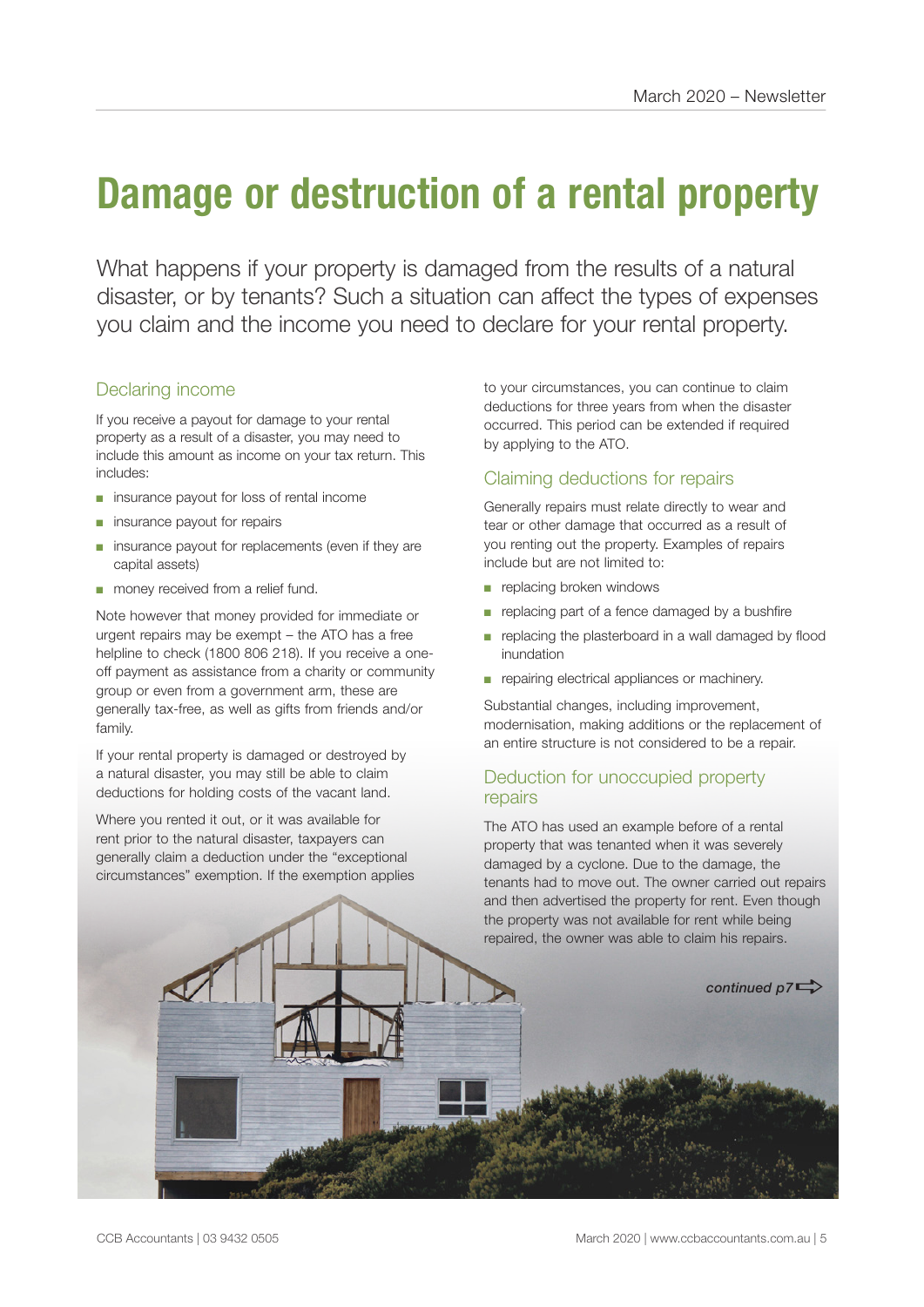

## **Security online:**  More important than ever

Communication over an online channel has certainly become the default these days, and dealing with the ATO is no exception. In fact the transition to online has plainly been developing over some years.

More and more transactions and interactions are taking place, for example, over the government's initiative myGov — not just the ATO, but Medicare, Centrelink, JobSearch, Veterans' Affairs and many more. Even the way tax and super professionals deal with the various regulatory bodies is changing — using a more secure channel called myGovID.

However most of us realise that hand-in-hand with the ease and benefits of online transactions comes the very real danger of scammers and criminals. And although the ATO and the government has very efficient security measures and software to ensure the privacy of your personal information, data and transactions, a huge part of your ongoing protection relies on the end user.

As a taxpayer, you play a big part in the ongoing protection of your personal information, and making sure it's safe when you interact with anyone online. With emails, text messages or social media posts for example, always be cautious if downloading attachments or clicking a link — even if these appear to be from a legitimate source.

Online services and tools provided by the ATO, for example, should always be accessed via the official website ato.gov.au or through my.gov.au, and not via a link hosted on another site. If there's any question about the legitimacy of an ATO notification, it may be a better option to go directly to the myGov homepage and sign in to check your own inbox for messages.

*continued overleaf*  $\Rightarrow$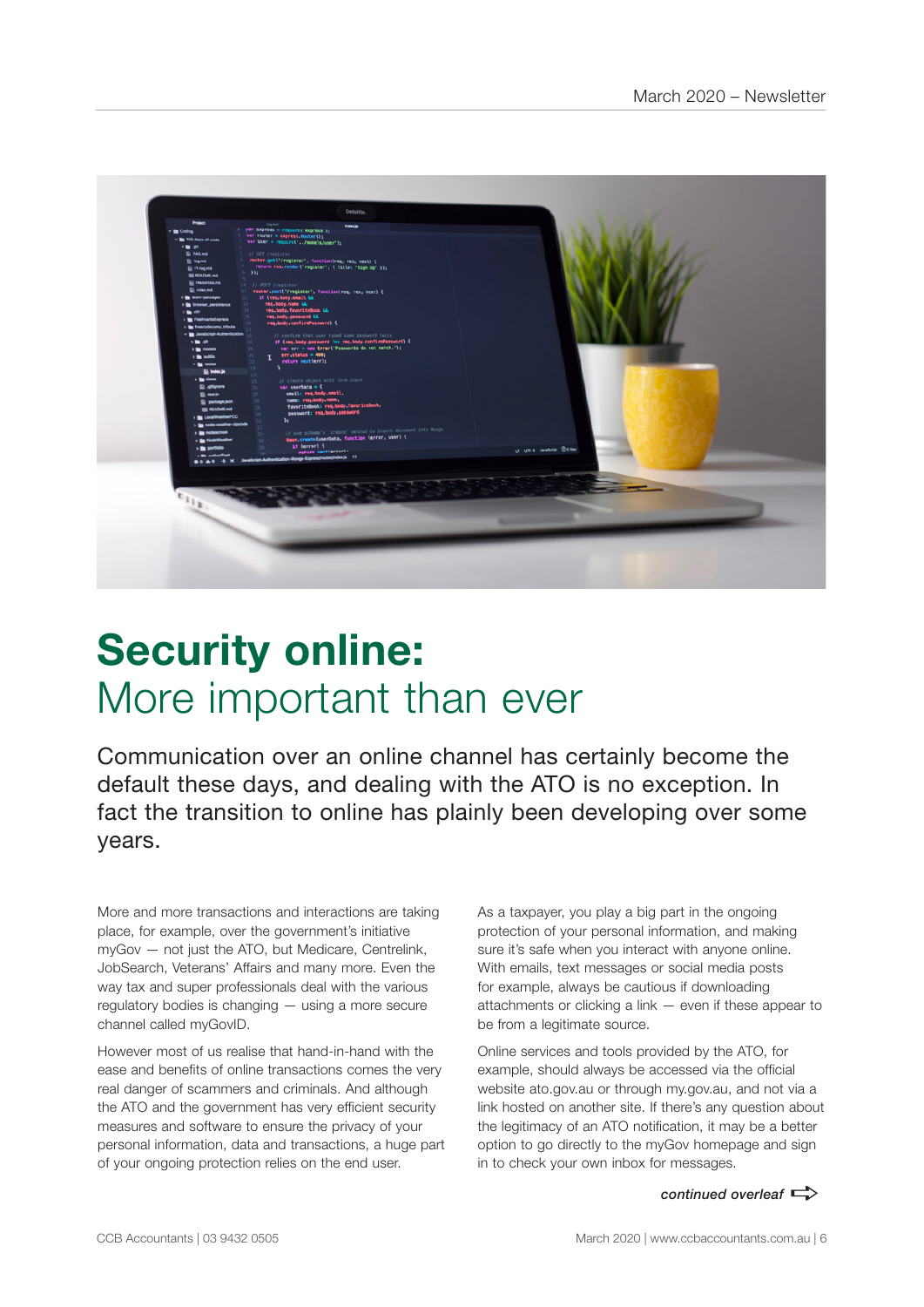### Damage or destruction of a rental property *cont*

### Capital expenditure which may be claimable over time

Capital allowances: For each asset where you may claim a deduction for decline in value (depreciation) you can choose to use either the effective life the ATO has determined for such assets or your own reasonable estimate of its effective life (although where you estimate an asset's effective life, you must keep records to show how you worked it out).

Depreciating assets: Depreciable assets are those items that can be described as "plant", which do not form part of the premises. They are usually not part of the main structure, and not likely to be permanent and expected to be replaced within a relatively short period.

Examples of depreciable assets include carpets, curtains, appliances (such as a dishwasher or fridge), and furniture. If you replace a depreciating asset costing up to \$300 you can generally claim an immediate deduction. Note that a deduction is only available for new assets, and not for second-hand assets.

Capital works: Capital works is used to describe certain kinds of construction expenditure used to produce income. Examples include but are not limited to:

- building construction costs
- cost of altering a building
- major renovations to a room
- adding a fence.

The rate of deduction for these expenses is 2.5% per year for 40 years following the completion of the construction.

### Capital gains tax implications

If an insurance payout is made on a home used for income-producing purposes, it may need to be taken into account for capital gains tax purposes.

If you rebuild or replace your rental property, you may be entitled to roll over any capital gain you make. For the rollover to apply you must have incurred some of the expenditure to acquire another property within one year after the end of the income year the property was destroyed.

However where your rental property is destroyed and you do not rebuild, you will need to calculate your capital gain or loss. Any insurance payout received will be counted as capital proceeds when calculating your gain or loss. Where you don't receive any payouts the market value substitution rule does not apply and generally you can claim a capital loss.

Otherwise a capital gain will arise if the insurance payout is more that the asset's cost base. A capital loss will arise if the insurance payout is less that the asset's reduced cost base.

Note that calculating the cost base of a destroyed building on land can be complex.  $\blacksquare$ 

### Security online: More important than ever *cont*

Of course you should never share your tax file number (TFN), passwords, bank account details or other sensitive information — even to prospective employers. Some other recommended security steps you can consider include:

- Use multi-factor authentication where possible (using SMS codes as your sign-in option for myGov is a quick and secure way to access ATO online services)
- Only engage with verified ATO pages on social media, and never share information on these platforms
- Back-up your data on an external hard drive or use cloud-based back-up (and don't just leave back-up devices continuously connected to the main unit)
- Disable remote access software until it's needed
- Keep software up-to-date, including security updates and running regular anti-virus scans.

#### THE PROCESSES THE ATO USES

For its part, the ATO has steps in place to make sure taxpayer data is kept safe. Part of its process in doing this is to:

- Confirm your details when you contact the ATO
- Logging access to your personal information so that it can identify any unusual behaviour.

The ATO will not:

- ask you for your TFN or bank details via return email, SMS, or on social media
- provide your personal information to anyone without your consent, unless the law permits it to do so
- communicate with you on behalf of another government agency or ask another government agency to represent the ATO. $\blacksquare$